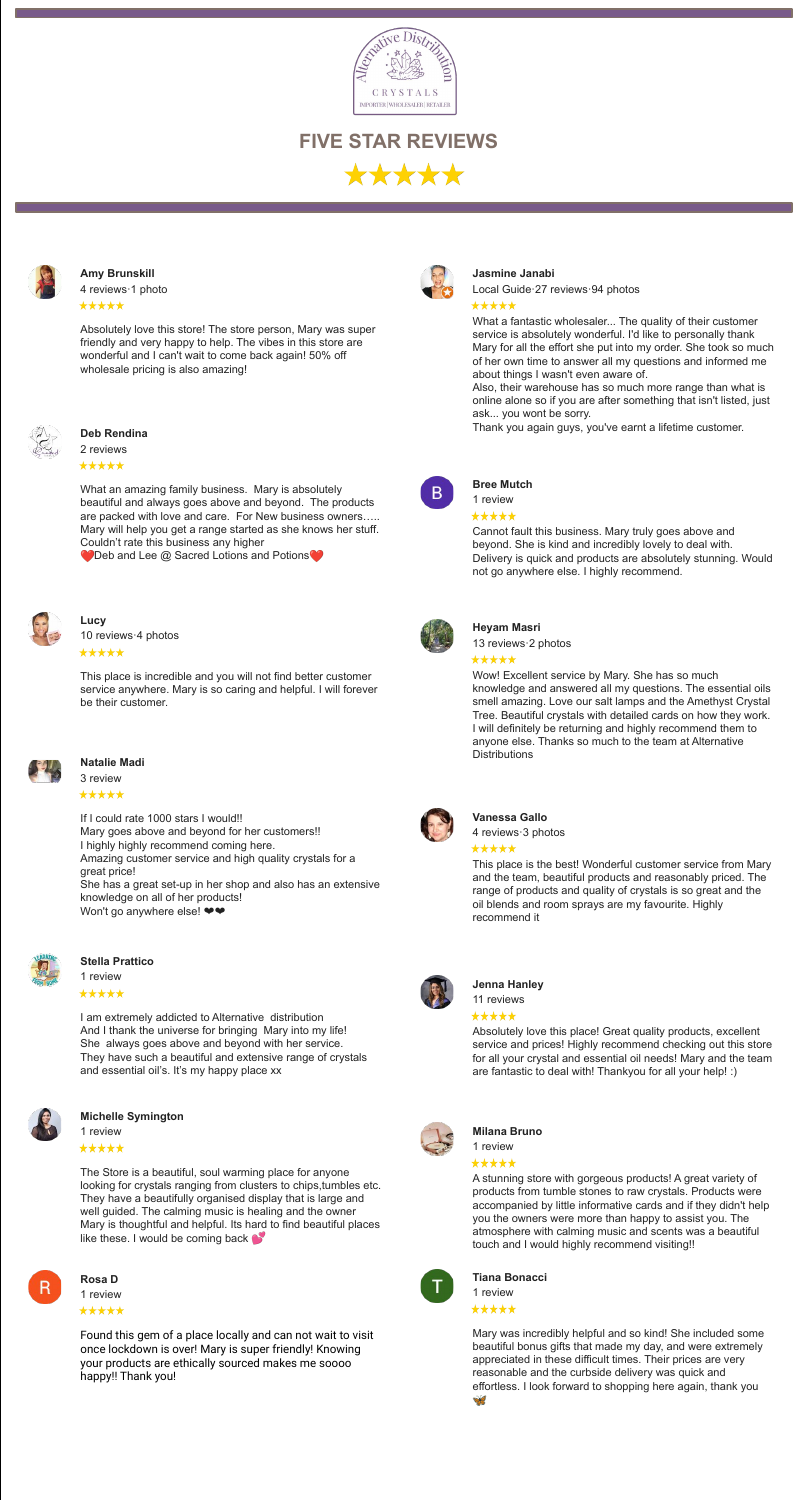# **[Rosaria Giuffrè](https://www.google.com/url?q=https://www.google.com/maps/contrib/107965721583846932570?hl%3Den-PH%26sa%3DX%26ved%3D2ahUKEwivqaasrerzAhW0IaYKHbIlBjYQvvQBegUIARCWAQ&sa=D&source=editors&ust=1635925114093000&usg=AOvVaw10Y_rnoSh7B_pVWfviEMeO)** [1 review](https://www.google.com/url?q=https://www.google.com/maps/contrib/107965721583846932570?hl%3Den-PH%26sa%3DX%26ved%3D2ahUKEwivqaasrerzAhW0IaYKHbIlBjYQvvQBegUIARCWAQ&sa=D&source=editors&ust=1635925114093000&usg=AOvVaw10Y_rnoSh7B_pVWfviEMeO)

\*\*\*\*\*



**[Heyam Masri](https://www.google.com/url?q=https://www.google.com/maps/contrib/103130828422865040270?hl%3Den-PH%26sa%3DX%26ved%3D2ahUKEwivqaasrerzAhW0IaYKHbIlBjYQvvQBegQIARB7&sa=D&source=editors&ust=1635925114100000&usg=AOvVaw1D6Rek2k6rNTTxjxGWqwX4)** [13 reviews·2 photos](https://www.google.com/url?q=https://www.google.com/maps/contrib/111471376882637376896?hl%3Den-PH%26sa%3DX%26ved%3D2ahUKEwiA3cmNh9vzAhWOF6YKHUHMD7AQvvQBegQIARAf&sa=D&source=editors&ust=1635925114099000&usg=AOvVaw2oCg_aJP1Tzwt4D7ctrWJn) \*\*\*\*\*

> Excellent Service and Beautiful products - the quality of the crystals are fantastic!! Mary is amazing - super helpful and a pleasure to deal with. Highly Recommended!!



Wow! Excellent service by Mary. She has so much knowledge and answered all my questions. The essential oils smell amazing. Love our salt lamps and the Amethyst Crystal Tree. Beautiful crystals with detailed cards on how they work. I will definitely be returning and highly recommend them to anyone else. Thanks so much to the team at Alternative **Distributions** 

> Fallen in ❤ with all the beautiful crystals and oils. Mary and her team are so helpful and genuine. Highly recommend if your a crystal and oil lover come and take a look and feel the energy **A**



# **[Chantel T](https://www.google.com/url?q=https://www.google.com/maps/contrib/112988680609572513063?hl%3Den-PH%26sa%3DX%26ved%3D2ahUKEwjm4Nb3rurzAhXQZ94KHQyaA6oQvvQBegQIARAD&sa=D&source=editors&ust=1635925114110000&usg=AOvVaw2uUY-sXExmu0CVIlquCs7d)**

[1 review](https://www.google.com/url?q=https://www.google.com/maps/contrib/112988680609572513063?hl%3Den-PH%26sa%3DX%26ved%3D2ahUKEwjm4Nb3rurzAhXQZ94KHQyaA6oQvvQBegQIARAD&sa=D&source=editors&ust=1635925114110000&usg=AOvVaw2uUY-sXExmu0CVIlquCs7d)

\*\*\*\*\*

Amazing customer service, Mary was so helpful and knowledgeable. I will definitely be returning can't wait till the shop is open.



#### **[Kelly Villani](https://www.google.com/url?q=https://www.google.com/maps/contrib/102822405963629178783?hl%3Den-PH%26sa%3DX%26ved%3D2ahUKEwjm4Nb3rurzAhXQZ94KHQyaA6oQvvQBegQIARAP&sa=D&source=editors&ust=1635925114117000&usg=AOvVaw0tK-PHtCHgF-0ap9UGeD8C)**

[4 reviews](https://www.google.com/url?q=https://www.google.com/maps/contrib/102822405963629178783?hl%3Den-PH%26sa%3DX%26ved%3D2ahUKEwjm4Nb3rurzAhXQZ94KHQyaA6oQvvQBegQIARAP&sa=D&source=editors&ust=1635925114117000&usg=AOvVaw0tK-PHtCHgF-0ap9UGeD8C)

## \*\*\*\*\*

If you are looking for a wonderful place to escape the stresses of everyday life immerse yourself in the magic of Alternative Distribution. The amazing displays of crystals and essential oils and so much more is amazing and with every purchase I know I am buying the highest quality crystals. The staff are so lovely, knowledgeable and helpful. I can't recommend this place enough!

#### **[Mimma Valente](https://www.google.com/url?q=https://www.google.com/maps/contrib/111759733686431955851?hl%3Den-PH%26sa%3DX%26ved%3D2ahUKEwjm4Nb3rurzAhXQZ94KHQyaA6oQvvQBegQIARAb&sa=D&source=editors&ust=1635925114127000&usg=AOvVaw39Himcknyp3qh_tvBn0XQ4)** [3 reviews](https://www.google.com/url?q=https://www.google.com/maps/contrib/111759733686431955851?hl%3Den-PH%26sa%3DX%26ved%3D2ahUKEwjm4Nb3rurzAhXQZ94KHQyaA6oQvvQBegQIARAb&sa=D&source=editors&ust=1635925114127000&usg=AOvVaw39Himcknyp3qh_tvBn0XQ4)

# \*\*\*\*\*

### **[Marilyn Filippini](https://www.google.com/url?q=https://www.google.com/maps/contrib/104812023211606652866?hl%3Den-PH%26sa%3DX%26ved%3D2ahUKEwjm4Nb3rurzAhXQZ94KHQyaA6oQvvQBegQIARAn&sa=D&source=editors&ust=1635925114147000&usg=AOvVaw00lrR10ikGZ8ktBDn8Q5oU)**

[1 review·1 photo](https://www.google.com/url?q=https://www.google.com/maps/contrib/104812023211606652866?hl%3Den-PH%26sa%3DX%26ved%3D2ahUKEwjm4Nb3rurzAhXQZ94KHQyaA6oQvvQBegQIARAn&sa=D&source=editors&ust=1635925114148000&usg=AOvVaw1GtCuvsJXx_RItQEXi44Rx)

#### \*\*\*\*\*

So happy with my click and collect, my crystal exceeded my expectations. Mary was so helpful her customer service was amazing. I will not hesitate to order again  $\star \star \star \star$ 



I can't tell you how amazing and beautiful this place is or speak highly enough of my experience here. The quality of stones are like nothing I have ever seen before. For me its the equivalent of heaven on earth. Not to mention you'll never receive service like you do here. I'll never go anywhere else. #customerforlife xo

Amazing place as soon as we walked in, smile and welcoming! This place is full of incredibly gorgeous product, so well priced, such amazing service! The drive from geelong is so well worth it and we will be retuning customers for sure!  $\odot$ 



# **[isabelle domingue](https://www.google.com/url?q=https://www.google.com/maps/contrib/102411728796213874900?hl%3Den-PH%26sa%3DX%26ved%3D2ahUKEwjm4Nb3rurzAhXQZ94KHQyaA6oQvvQBegQIARBM&sa=D&source=editors&ust=1635925114156000&usg=AOvVaw1Oqb2ZFBJrwKWKu3wlJAep)**

[2 reviews·1 photo](https://www.google.com/url?q=https://www.google.com/maps/contrib/102411728796213874900?hl%3Den-PH%26sa%3DX%26ved%3D2ahUKEwjm4Nb3rurzAhXQZ94KHQyaA6oQvvQBegQIARBM&sa=D&source=editors&ust=1635925114156000&usg=AOvVaw1Oqb2ZFBJrwKWKu3wlJAep)

\*\*\*\*\*

Very good customer service. Overall happy with my purchase and experience:)



#### **[Liz C](https://www.google.com/url?q=https://www.google.com/maps/contrib/102837131835886653786?hl%3Den-PH%26sa%3DX%26ved%3D2ahUKEwjm4Nb3rurzAhXQZ94KHQyaA6oQvvQBegQIARBZ&sa=D&source=editors&ust=1635925114160000&usg=AOvVaw1CsGyMWjmE8mHpEmMIJ53k)** [2 reviews](https://www.google.com/url?q=https://www.google.com/maps/contrib/102837131835886653786?hl%3Den-PH%26sa%3DX%26ved%3D2ahUKEwjm4Nb3rurzAhXQZ94KHQyaA6oQvvQBegQIARBZ&sa=D&source=editors&ust=1635925114161000&usg=AOvVaw35zd4wmcmhvqi7SZ9GDWut)

### \*\*\*\*\*

Mary & Ernie are amazing! Customer service is unmatched, also have such incredible products. I would 100% recommend to everyone, it was a great overall experience.



**[sarah Einsiedel](https://www.google.com/url?q=https://www.google.com/maps/contrib/104782133731026554041?hl%3Den-PH%26sa%3DX%26ved%3D2ahUKEwjuvtGysurzAhVqxYsBHV7RBSQQvvQBegQIARAD&sa=D&source=editors&ust=1635925114166000&usg=AOvVaw1utAI3ohDrbN2w1C_h2RRy)** [2 reviews](https://www.google.com/url?q=https://www.google.com/maps/contrib/104782133731026554041?hl%3Den-PH%26sa%3DX%26ved%3D2ahUKEwjuvtGysurzAhVqxYsBHV7RBSQQvvQBegQIARAD&sa=D&source=editors&ust=1635925114167000&usg=AOvVaw1psLF0dgDIIH1R4jjYDKGs)

# \*\*\*\*\*

I made a purchase with alternative distribution, my experience was fantastic! Maria was so helpful, knowledgeable of exactly the crystals I wanted! Displayed nicely and presented well in the box! Cannot recommend enough

The Store is a beautiful, soul warming place for anyone looking for crystals ranging from clusters to chips,tumbles etc. They have a beautifully organised display that is large and well guided. The calming music is healing and the owner Mary is thoughtful and helpful. Its hard to find beautiful places like these. I would be coming back  $\bullet$ 

## **[Jazmin Bailey](https://www.google.com/url?q=https://www.google.com/maps/contrib/115176343944166421760?hl%3Den-PH%26sa%3DX%26ved%3D2ahUKEwjm4Nb3rurzAhXQZ94KHQyaA6oQvvQBegQIARBw&sa=D&source=editors&ust=1635925114173000&usg=AOvVaw10BOetWDZjM9gs04ndQjvN)**

[1 review](https://www.google.com/url?q=https://www.google.com/maps/contrib/115176343944166421760?hl%3Den-PH%26sa%3DX%26ved%3D2ahUKEwjm4Nb3rurzAhXQZ94KHQyaA6oQvvQBegQIARBw&sa=D&source=editors&ust=1635925114174000&usg=AOvVaw3DBNn9GxMW-p6JMrjfkNYO)

#### \*\*\*\*\*

Absolutely love Alternative Distribution. The quality of their crystals are beautiful, they are all ethically sourced, i am extremely impressed! Mary has been very informative and helpful, i will undoubtedly be a regular customer!



**[Sally Newman](https://www.google.com/url?q=https://www.google.com/maps/contrib/101032965605836159027?hl%3Den-PH%26sa%3DX%26ved%3D2ahUKEwjuvtGysurzAhVqxYsBHV7RBSQQvvQBegQIARAm&sa=D&source=editors&ust=1635925114180000&usg=AOvVaw3l5EooMaFqFaA8sTaxIezC)**

[1 review](https://www.google.com/url?q=https://www.google.com/maps/contrib/101032965605836159027?hl%3Den-PH%26sa%3DX%26ved%3D2ahUKEwjuvtGysurzAhVqxYsBHV7RBSQQvvQBegQIARAm&sa=D&source=editors&ust=1635925114180000&usg=AOvVaw3l5EooMaFqFaA8sTaxIezC)

#### \*\*\*\*\*

Mary is so wonderful to deal with. Every question I have is answered straight away with absolute confidence and professionalism.

The shop is always set up so well that makes shopping there a delight.

Thanks for amazing service with a smile.



# **[Ange Kalaitzis](https://www.google.com/url?q=https://www.google.com/maps/contrib/112827393599437040570?hl%3Den-PH%26sa%3DX%26ved%3D2ahUKEwjuvtGysurzAhVqxYsBHV7RBSQQvvQBegQIARAx&sa=D&source=editors&ust=1635925114187000&usg=AOvVaw1yAHWbZUtS_nOFwNRLhHV_)**

[5 reviews](https://www.google.com/url?q=https://www.google.com/maps/contrib/112827393599437040570?hl%3Den-PH%26sa%3DX%26ved%3D2ahUKEwjuvtGysurzAhVqxYsBHV7RBSQQvvQBegQIARAx&sa=D&source=editors&ust=1635925114187000&usg=AOvVaw1yAHWbZUtS_nOFwNRLhHV_)

\*\*\*\*\*

# **[Melita Gillies](https://www.google.com/url?q=https://www.google.com/maps/contrib/107169480660508613459?hl%3Den-PH%26sa%3DX%26ved%3D2ahUKEwjuvtGysurzAhVqxYsBHV7RBSQQvvQBegQIARBg&sa=D&source=editors&ust=1635925114202000&usg=AOvVaw0nfzHbm6qPRSv1inWETt_A)**

[2 reviews](https://www.google.com/url?q=https://www.google.com/maps/contrib/107169480660508613459?hl%3Den-PH%26sa%3DX%26ved%3D2ahUKEwjuvtGysurzAhVqxYsBHV7RBSQQvvQBegQIARBg&sa=D&source=editors&ust=1635925114202000&usg=AOvVaw0nfzHbm6qPRSv1inWETt_A)

#### \*\*\*\*\*

Mary is amazing, sharing her knowledge and honesty to help others. Her crystals are beautiful, and her essential oils are amazing. Match this with her reasonable prices, and you cannot go wrong. I am now a regular. Thank you.

#### **[debbie king](https://www.google.com/url?q=https://www.google.com/maps/contrib/111769443787354600373?hl%3Den-PH%26sa%3DX%26ved%3D2ahUKEwiu7NzVtOrzAhWMLZQKHeyNCT4QvvQBegQIARAP&sa=D&source=editors&ust=1635925114208000&usg=AOvVaw0kxptJAez5pkC8hFcISJgV)** [3 reviews](https://www.google.com/url?q=https://www.google.com/maps/contrib/111769443787354600373?hl%3Den-PH%26sa%3DX%26ved%3D2ahUKEwiu7NzVtOrzAhWMLZQKHeyNCT4QvvQBegQIARAP&sa=D&source=editors&ust=1635925114209000&usg=AOvVaw1Cf6SE5_th4y3rFEb68n7D)

\*\*\*\*\*



[1 review](https://www.google.com/url?q=https://www.google.com/maps/contrib/104252182632853211062?hl%3Den-PH%26sa%3DX%26ved%3D2ahUKEwiu7NzVtOrzAhWMLZQKHeyNCT4QvvQBegQIARAa&sa=D&source=editors&ust=1635925114217000&usg=AOvVaw2Zl-lRtT0l3BWPs3NCDkWv)



Wow! I discovered this place today for the first time! Not only was I welcomed into the space by the owners, but the range of products were very extensive and impressive. I love that the crystals were all displayed beautifully with accompanying cards to describe their individual attributes. I am a Reiki Master and I love working with crystals during my healing sessions. I will definitely be dropping into Alternative Distribution lots of times!



# **[George Deligiannoudis](https://www.google.com/url?q=https://www.google.com/maps/contrib/109023430684764195851?hl%3Den-PH%26sa%3DX%26ved%3D2ahUKEwiu7NzVtOrzAhWMLZQKHeyNCT4QvvQBegQIARAx&sa=D&source=editors&ust=1635925114227000&usg=AOvVaw0H2y6yN9pzIlLApxfG78rP)**

# [3 reviews·1 photo](https://www.google.com/url?q=https://www.google.com/maps/contrib/109023430684764195851?hl%3Den-PH%26sa%3DX%26ved%3D2ahUKEwiu7NzVtOrzAhWMLZQKHeyNCT4QvvQBegQIARAx&sa=D&source=editors&ust=1635925114227000&usg=AOvVaw0H2y6yN9pzIlLApxfG78rP)

## \*\*\*\*\*

What an amazing store, the stones were beautiful and very calming



## **[Antonia toni](https://www.google.com/url?q=https://www.google.com/maps/contrib/107825061351009719312?hl%3Den-PH%26sa%3DX%26ved%3D2ahUKEwiu7NzVtOrzAhWMLZQKHeyNCT4QvvQBegQIARA-&sa=D&source=editors&ust=1635925114231000&usg=AOvVaw0QCJYBCggTqlRbhFkeRI68)**

[3 reviews](https://www.google.com/url?q=https://www.google.com/maps/contrib/107825061351009719312?hl%3Den-PH%26sa%3DX%26ved%3D2ahUKEwiu7NzVtOrzAhWMLZQKHeyNCT4QvvQBegQIARA-&sa=D&source=editors&ust=1635925114232000&usg=AOvVaw3sfM1_C9avh47m8pbU0zIb)

# \*\*\*\*\*

Amazing place for everything I need. Quality customer service with crystals, diffusers, oils, roll ons & my favourite sage spray to protect me. My one stop place for gifts that are also packaged for me! Highly recommended, visit for gifts, protection for you & most importantly your home.



#### **[Michelle Symington](https://www.google.com/url?q=https://www.google.com/maps/contrib/111968687855621490207?hl%3Den-PH%26sa%3DX%26ved%3D2ahUKEwiu7NzVtOrzAhWMLZQKHeyNCT4QvvQBegQIARBU&sa=D&source=editors&ust=1635925114239000&usg=AOvVaw2a8Tkr4GqpBaU37tuPVfMx)**

## [1 review](https://www.google.com/url?q=https://www.google.com/maps/contrib/111968687855621490207?hl%3Den-PH%26sa%3DX%26ved%3D2ahUKEwiu7NzVtOrzAhWMLZQKHeyNCT4QvvQBegQIARBU&sa=D&source=editors&ust=1635925114240000&usg=AOvVaw20pwgQt7ZzuZKZWUPV-6v3)

#### \*\*\*\*\*

# **[jess mirabelli](https://www.google.com/url?q=https://www.google.com/maps/contrib/116012007045662999366?hl%3Den-PH%26sa%3DX%26ved%3D2ahUKEwiu7NzVtOrzAhWMLZQKHeyNCT4QvvQBegQIARBg&sa=D&source=editors&ust=1635925114283000&usg=AOvVaw2WD3lqZm8BfiDD3fsJy4YG)**

[1 review](https://www.google.com/url?q=https://www.google.com/maps/contrib/116012007045662999366?hl%3Den-PH%26sa%3DX%26ved%3D2ahUKEwiu7NzVtOrzAhWMLZQKHeyNCT4QvvQBegQIARBg&sa=D&source=editors&ust=1635925114283000&usg=AOvVaw2WD3lqZm8BfiDD3fsJy4YG)

#### \*\*\*\*\*

Such a great store with amazing crystals! I bought an amethyst crystal and I feel like it has blocked so much negativity - I've been doing so well in school, especially since buying this product! 10/10, will definitely be shopping again and recommend you do too!



#### **[Sara Mansour](https://www.google.com/url?q=https://www.google.com/maps/contrib/101720717650637720521?hl%3Den-PH%26sa%3DX%26ved%3D2ahUKEwiu7NzVtOrzAhWMLZQKHeyNCT4QvvQBegQIARBr&sa=D&source=editors&ust=1635925114291000&usg=AOvVaw2xX-XZluLRoZqUL2YN_X8N)**

[2 reviews](https://www.google.com/url?q=https://www.google.com/maps/contrib/101720717650637720521?hl%3Den-PH%26sa%3DX%26ved%3D2ahUKEwiu7NzVtOrzAhWMLZQKHeyNCT4QvvQBegQIARBr&sa=D&source=editors&ust=1635925114291000&usg=AOvVaw2xX-XZluLRoZqUL2YN_X8N)

## \*\*\*\*\*

A very nice and calming place. Very easy to find and the staff are incredibly friendly and helpful. Willing to help out everyone and taught us heaps about the crystals. They have a wide variety of scents and crystals to chose from. Definitely recommend 10/10!



#### **[Kate Wilson](https://www.google.com/url?q=https://www.google.com/maps/contrib/101988556464113985172?hl%3Den-PH%26sa%3DX%26ved%3D2ahUKEwimpbKOt-rzAhWFCIgKHXSYBXQQvvQBegQIARAD&sa=D&source=editors&ust=1635925114298000&usg=AOvVaw0I-ZXosmva7dMXt9XVQ79Z)**

[5 reviews](https://www.google.com/url?q=https://www.google.com/maps/contrib/101988556464113985172?hl%3Den-PH%26sa%3DX%26ved%3D2ahUKEwimpbKOt-rzAhWFCIgKHXSYBXQQvvQBegQIARAD&sa=D&source=editors&ust=1635925114299000&usg=AOvVaw3J-ZSk2terx0aHgG3uvkXr)

#### \*\*\*\*\*

You could not come across a more lovely husband and wife team who run this wonderful business. The showroom is immaculately presented, there is a great selection of crystals and Mary cannot do enough to help you. I highly recommend a visit!